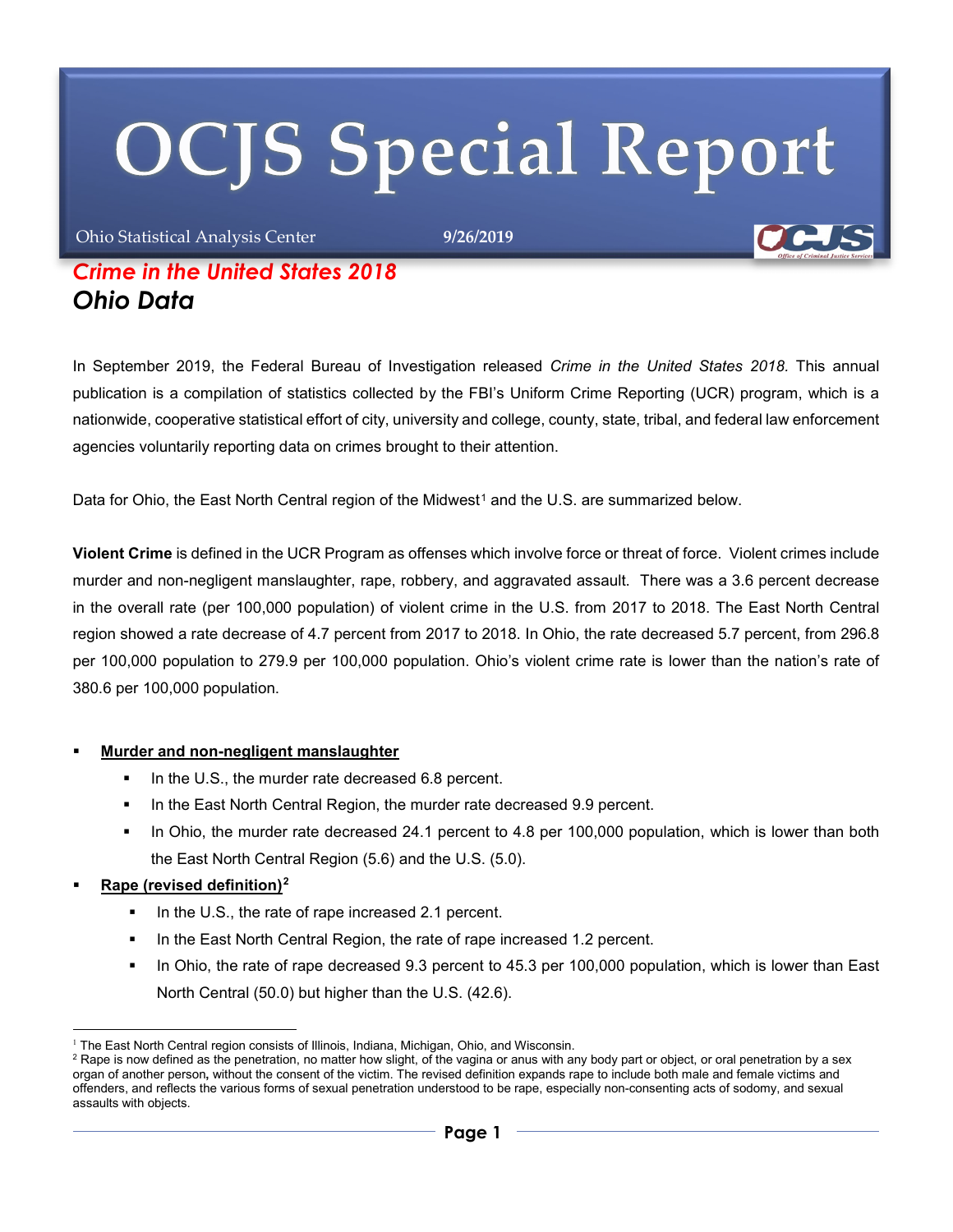#### **Robbery**

- In the U.S., the robbery rate decreased 12.6 percent.
- In the East North Central Region, the robbery rate decreased 18 percent.
- In Ohio, the robbery rate decreased 18.3 percent, to 78.6 per 100,000 population. Ohio's robbery rate is lower than both the East North Central Region (82.0) and the U.S. (86.2).

#### **Aggravated Assault**

- In the U.S., the aggravated assault rate decreased 1.0 percent.
- In the East North Central Region, the aggravated assault rate decreased 0.1 percent.
- In Ohio, the aggravated assault rate increased 4.8 percent. Ohio's rate (151.2 per 100,000) is less than the rate of the East North Central Region (228.7) and the U.S. (246.8).

| <b>Violent Crime 2018</b> |                   |               |                      |        |                                                          |         |                              |        |                |         |                           |        |
|---------------------------|-------------------|---------------|----------------------|--------|----------------------------------------------------------|---------|------------------------------|--------|----------------|---------|---------------------------|--------|
|                           |                   |               | <b>Violent crime</b> |        | <b>Murder and</b><br>Nonnegligent<br><b>Manslaughter</b> |         | Rape (revised<br>definition) |        | <b>Robbery</b> |         | <b>Aggravated assault</b> |        |
|                           |                   | Population    | <b>Number</b>        | Rate   | Number                                                   | Rate    | <b>Number</b>                | Rate   | <b>Number</b>  | Rate    | <b>Number</b>             | Rate   |
|                           | 2017              | 325, 147, 121 | 1,283,875            | 394.9  | 17,294                                                   | 5.3     | 135,666                      | 41.7   | 320,596        | 98.6    | 810,319                   | 249.2  |
| <b>United</b>             | 2018              | 327, 167, 434 | 1,245,065            | 380.6  | 16,214                                                   | 5.0     | 139,380                      | 42.6   | 282,061        | 86.2    | 807,410                   | 246.8  |
| <b>States</b>             | Percent<br>change |               | $-3.0$               | $-3.6$ | $-6.2$                                                   | $-6.8$  | $+2.7$                       | $+2.1$ | $-12.0$        | $-12.6$ | $-0.4$                    | $-1.0$ |
|                           | 2017              | 46,878,905    | 180,226              | 384.5  | 2,898                                                    | 6.2     | 23,156                       | 49.4   | 46,868         | 100.0   | 107,304                   | 228.9  |
| <b>East North</b>         | 2018              | 46,931,883    | 171,888              | 366.2  | 2,613                                                    | 5.6     | 23,467                       | 50.0   | 38,477         | 82.0    | 107,331                   | 228.7  |
| <b>Central</b>            | Percent<br>change |               | $-4.6$               | $-4.7$ | $-9.8$                                                   | $-9.9$  | $+1.3$                       | $+1.2$ | $-17.9$        | $-18.0$ | $\star$                   | $-0.1$ |
| <b>Ohio</b>               | 2017              | 11,664,129    | 34,621               | 296.8  | 741                                                      | 6.4     | 5,833                        | 50.0   | 11,224         | 96.2    | 16,823                    | 144.2  |
|                           | 2018              | 11,689,442    | 32,723               | 279.9  | 564                                                      | 4.8     | 5,300                        | 45.3   | 9,185          | 78.6    | 17,674                    | 151.2  |
|                           | Percent<br>change |               | $-5.5$               | $-5.7$ | $-23.9$                                                  | $-24.1$ | $-9.1$                       | $-9.3$ | $-18.2$        | $-18.3$ | $+5.1$                    | $+4.8$ |

\* Increased less than one-tenth of 1%

1

**Property Crime** within the UCR Program includes the offenses of burglary, larceny-theft, motor vehicle theft and arson<sup>3</sup>. Theft-type offenses are the taking of money or property, but there is no force or threat of force against the victims. The property crime rate in the U.S. decreased 6.9 percent, from 2,362.9 per 100,000 population to 2,199.5 per 100,000 population. In the East North Central region, the property crime rate decreased 7.9 percent. In Ohio, the overall property crime rate decreased 9.5 percent.

<span id="page-1-0"></span><sup>&</sup>lt;sup>3</sup> Although arson victims may be subject to force, arson is considered a property crime because it involves the destruction of property. However, the UCR Program does not have sufficient data to estimate arson offenses.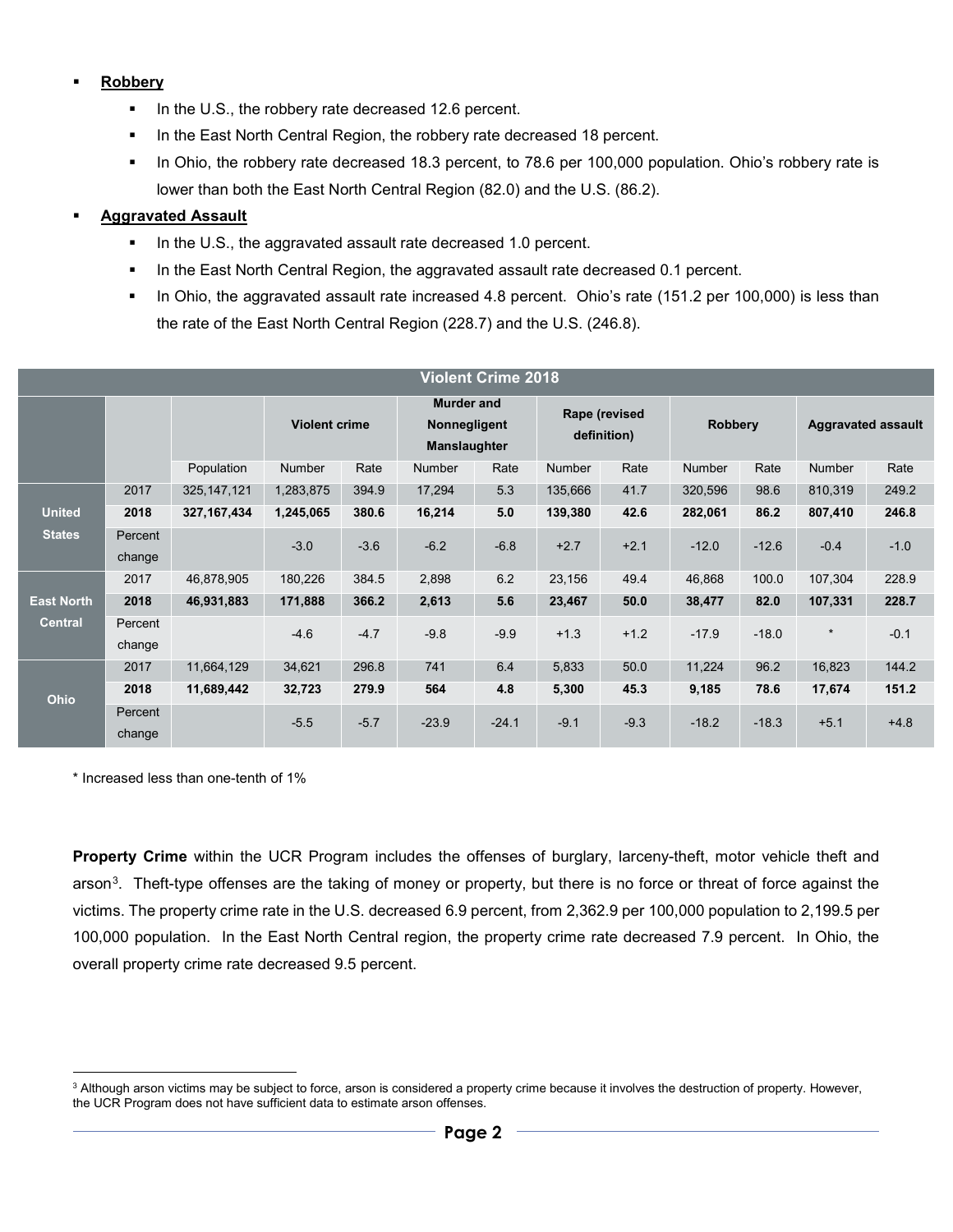## **Burglary**

- In the U.S., the burglary rate decreased 12.5 percent.
- In the East North Central region, the burglary rate decreased 14.1 percent.
- In Ohio, the burglary rate decreased 16.4 percent, from 493.1 per 100,000 population to 412.2 per 100,000 population. This rate is higher than that of the U.S. (376.0) and the East North Central region (337.3).

## **Larceny-theft**

- In the U.S., larceny-theft rate decreased 6.0 percent.
- In the East North Central region, larceny-theft rate decreased 6.7 percent.
- In Ohio, the larceny-theft rate decreased 8.1 percent, from 1,734.5 per 100,000 population to 1,594.6 per 100,000 population. This rate is higher than the East North Central Region (1,413.5) and the same as the U.S. (1,594.6).

### **Motor vehicle theft**

- In the U.S., the motor vehicle theft rate decreased 3.7 percent
- In the East North Central Region, the motor vehicle theft rate decreased 5.4 percent.
- In Ohio, the motor vehicle theft rate decreased 4.1 percent, from 177.6 per 100,000 population to 170.3 per 100,000 population. This rate is lower than the East North Central Region (172.4) and the U.S. (228.9).

| <b>Property Crime 2018</b>          |                   |               |                       |         |                 |         |               |         |                            |        |  |
|-------------------------------------|-------------------|---------------|-----------------------|---------|-----------------|---------|---------------|---------|----------------------------|--------|--|
|                                     |                   |               | <b>Property Crime</b> |         | <b>Burglary</b> |         | Larceny-theft |         | <b>Motor Vehicle Theft</b> |        |  |
|                                     |                   | Population    | <b>Number</b>         | Rate    | <b>Number</b>   | Rate    | <b>Number</b> | Rate    | Number                     | Rate   |  |
| <b>United</b><br><b>States</b>      | 2017              | 325, 147, 121 | 7,682,988             | 2,362.9 | 1,397,045       | 429.7   | 5,513,000     | 1,695.5 | 772,943                    | 237.7  |  |
|                                     | 2018              | 327, 167, 434 | 7,196,045             | 2,199.5 | 1,230,149       | 376.0   | 5,217,055     | 1,594.6 | 748,841                    | 228.9  |  |
|                                     | Percent<br>change |               | $-6.3$                | $-6.9$  | $-11.9$         | $-12.5$ | $-5.4$        | $-6.0$  | $-3.1$                     | $-3.7$ |  |
| <b>East North</b><br><b>Central</b> | 2017              | 46,878,905    | 979,344               | 2,089.1 | 184,078         | 392.7   | 709,853       | 1,514.2 | 85,413                     | 182.2  |  |
|                                     | 2018              | 46,931,883    | 902,564               | 1,923.1 | 158,284         | 337.3   | 663,365       | 1,413.5 | 80,915                     | 172.4  |  |
|                                     | Percent<br>change |               | $-7.8$                | $-7.9$  | $-14.0$         | $-14.1$ | $-6.5$        | $-6.7$  | $-5.3$                     | $-5.4$ |  |
| Ohio                                | 2017              | 11,664,129    | 280,557               | 2,405.3 | 57,521          | 493.1   | 202,320       | 1,734.5 | 20,716                     | 177.6  |  |
|                                     | 2018              | 11,689,442    | 254,496               | 2,177.1 | 48,186          | 412.2   | 186,401       | 1,594.6 | 19,909                     | 170.3  |  |
|                                     | Percent<br>change |               | $-9.3$                | $-9.5$  | $-16.2$         | $-16.4$ | $-7.9$        | $-8.1$  | $-3.9$                     | $-4.1$ |  |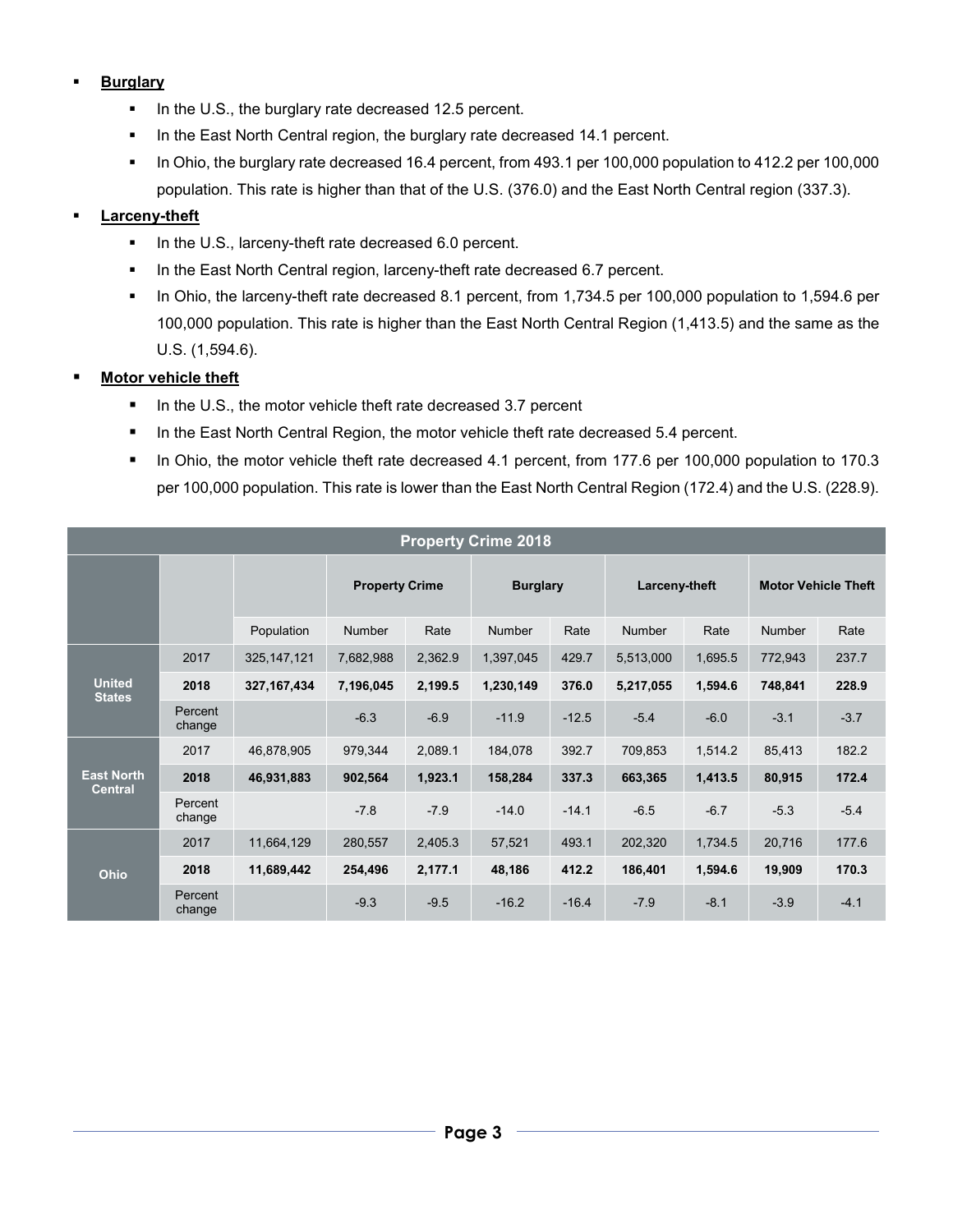# **Change in Violent Crime Rates from 2017 to 2018**

|                           | Ohio                               | National/Regional                         |  |  |  |  |
|---------------------------|------------------------------------|-------------------------------------------|--|--|--|--|
|                           | Akron: Increased 23.6%             | National: Decreased 3.6%                  |  |  |  |  |
|                           | Canton: Increased 1.7%             | <b>East North Central: Decreased 4.7%</b> |  |  |  |  |
| <b>Violent Crime</b>      | <b>Cincinnati: Decreased 11.4%</b> |                                           |  |  |  |  |
| Ohio: Decreased 5.7%      | Cleveland: Decreased 6.9%          |                                           |  |  |  |  |
|                           | <b>Columbus: Decreased 3.6%</b>    |                                           |  |  |  |  |
|                           | Dayton: Increased 4.8%             |                                           |  |  |  |  |
|                           | Toledo: *                          |                                           |  |  |  |  |
|                           | Youngstown: Decreased 4.8%         |                                           |  |  |  |  |
|                           | <b>Akron: Decreased 9.7%</b>       | <b>National: Decreased 6.8%</b>           |  |  |  |  |
|                           | <b>Canton: Decreased 81.1%</b>     | <b>East North Central: Decreased 9.9%</b> |  |  |  |  |
|                           | <b>Cincinnati: Decreased 19.3%</b> |                                           |  |  |  |  |
| <b>Murder</b>             | Cleveland: Decreased 19.5%         |                                           |  |  |  |  |
| Ohio: Decreased 24.1%     | <b>Columbus: Decreased 31.9%</b>   |                                           |  |  |  |  |
|                           | Dayton: Increased 23.4%            |                                           |  |  |  |  |
|                           | Toledo: Increased 6.5%             |                                           |  |  |  |  |
|                           | Youngstown: Decreased 0.6%         |                                           |  |  |  |  |
|                           | <b>Akron: Increased 5.6%</b>       | <b>National: Increased 2.1%</b>           |  |  |  |  |
|                           | <b>Canton: Increased 1.6%</b>      | <b>East North Central: Increased 1.2%</b> |  |  |  |  |
|                           | Cincinnati: Decreased 0.6%         |                                           |  |  |  |  |
| Rape                      | <b>Cleveland: Decreased 7.1%</b>   |                                           |  |  |  |  |
| Ohio: Decreased 9.3%      | <b>Columbus: Decreased 12.8%</b>   |                                           |  |  |  |  |
|                           | Dayton: Increased 37.0%            |                                           |  |  |  |  |
|                           | Toledo: *                          |                                           |  |  |  |  |
|                           | Youngstown: Decreased 13.0%        |                                           |  |  |  |  |
|                           | <b>Akron: Decreased 2.2%</b>       | National: Decreased 12.6%                 |  |  |  |  |
|                           | <b>Canton: Increased 1.1%</b>      | <b>East North Central: Decreased 18%</b>  |  |  |  |  |
|                           | <b>Cincinnati: Decreased 25.7%</b> |                                           |  |  |  |  |
| <b>Robbery</b>            | <b>Cleveland: Decreased 34.2%</b>  |                                           |  |  |  |  |
| Ohio: Decreased 18.3%     | <b>Columbus: Decreased 4.3%</b>    |                                           |  |  |  |  |
|                           | Dayton: Increased 2.6%             |                                           |  |  |  |  |
|                           | Toledo: Decreased 38.4%            |                                           |  |  |  |  |
|                           | Youngstown: Decreased 1.3%         |                                           |  |  |  |  |
|                           | <b>Akron: Increased 44.5%</b>      | <b>National: Decreased 1.0%</b>           |  |  |  |  |
|                           | <b>Canton: Increased 4.4%</b>      | <b>East North Central: Decreased 0.1%</b> |  |  |  |  |
|                           | <b>Cincinnati: Increased 0.1%</b>  |                                           |  |  |  |  |
| <b>Aggravated Assault</b> | Cleveland: Increased 20.9%         |                                           |  |  |  |  |
| Ohio: Increased 4.8%      | <b>Columbus: Increased 5.8%</b>    |                                           |  |  |  |  |
|                           | Dayton: Decreased 0.4%             |                                           |  |  |  |  |
|                           | Toledo: Decreased 13.2%            |                                           |  |  |  |  |
|                           | Youngstown: Decreased 6.4%         |                                           |  |  |  |  |

\*2017 data are not available for comparison.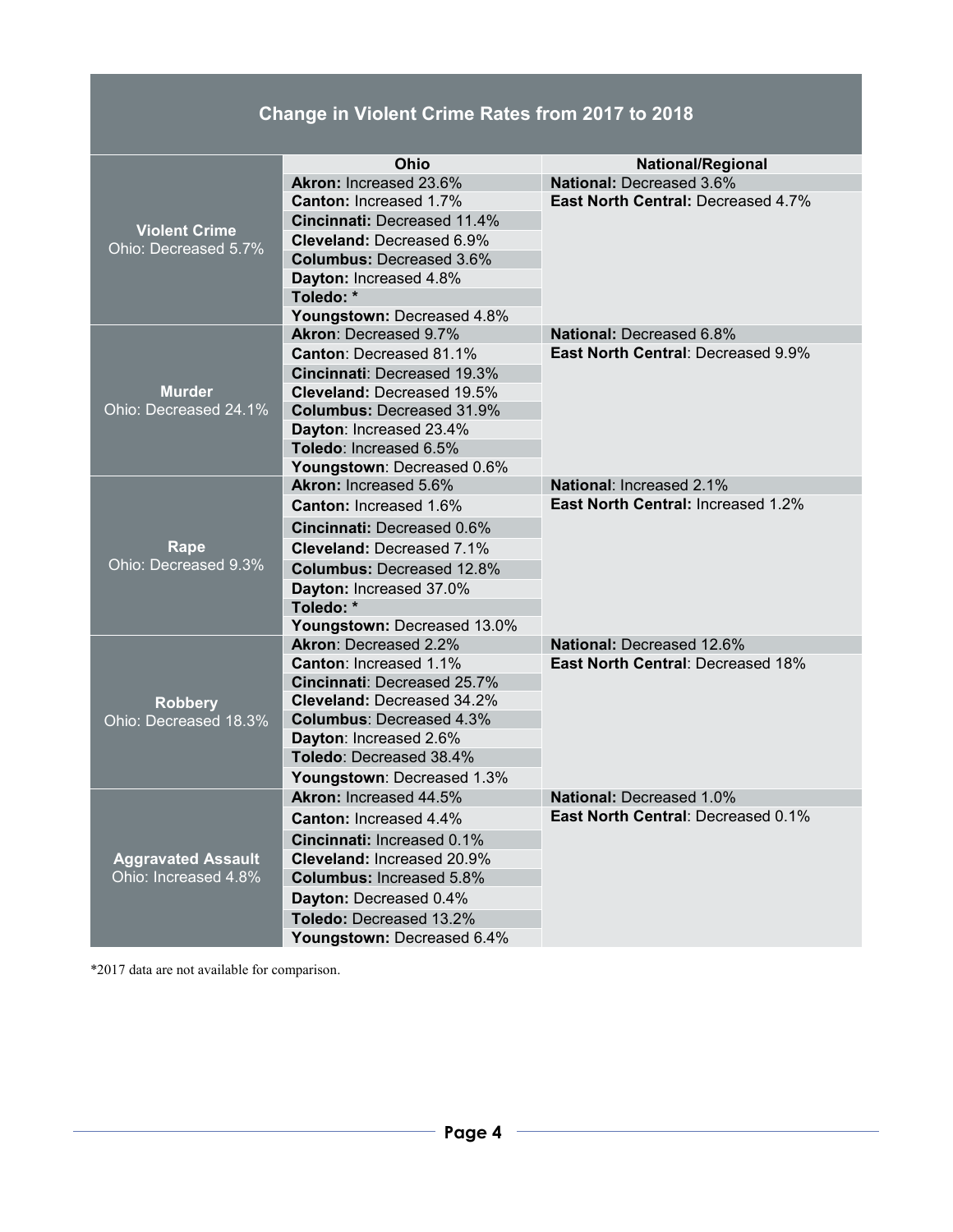# **Change in Property Crime Rates from 2017 to 2018**

|                                               | Ohio                                                                    | <b>National/Regional</b>                   |  |  |  |
|-----------------------------------------------|-------------------------------------------------------------------------|--------------------------------------------|--|--|--|
|                                               | <b>Akron: Decreased 14.5%</b>                                           | National: Decreased 6.9%                   |  |  |  |
|                                               | <b>Canton: Increased 1.2%</b>                                           | <b>East North Central: Decreased 7.9%</b>  |  |  |  |
|                                               | <b>Cincinnati: Decreased 10.1%</b>                                      |                                            |  |  |  |
| <b>Property Crime</b><br>Ohio: Decreased 9.5% | <b>Cleveland: Decreased 10.3%</b>                                       |                                            |  |  |  |
|                                               | <b>Columbus: Decreased 10.5%</b>                                        |                                            |  |  |  |
|                                               | Dayton: Increased 4.0%                                                  |                                            |  |  |  |
|                                               | <b>Toledo: Decreased 7.2%</b>                                           |                                            |  |  |  |
|                                               | Youngstown: Decreased 3.9%                                              |                                            |  |  |  |
|                                               | Akron: Decreased 24.5%                                                  | <b>National: Decreased 12.5%</b>           |  |  |  |
|                                               | <b>Canton: Decreased 3.2%</b>                                           | <b>East North Central: Decreased 14.1%</b> |  |  |  |
|                                               | <b>Cincinnati: Decreased 14.4%</b>                                      |                                            |  |  |  |
| <b>Burglary</b>                               | <b>Cleveland: Decreased 20.3%</b>                                       |                                            |  |  |  |
| Ohio: Decreased 16.4%                         | <b>Columbus: Decreased 13.8%</b>                                        |                                            |  |  |  |
|                                               | Dayton: Decreased 4.6%                                                  |                                            |  |  |  |
|                                               | <b>Toledo: Decreased 9.0%</b>                                           |                                            |  |  |  |
|                                               | Youngstown: Decreased 3.2%                                              |                                            |  |  |  |
|                                               | Akron: Decreased 11.5%                                                  | <b>National: Decreased 6.0%</b>            |  |  |  |
|                                               | Canton: Increased 0.8%                                                  | <b>East North Central: Decreased 6.7%</b>  |  |  |  |
|                                               | <b>Cincinnati: Decreased 8.2%</b>                                       |                                            |  |  |  |
| <b>Larceny-Theft</b>                          | <b>Cleveland: Decreased 3.5%</b>                                        |                                            |  |  |  |
| Ohio: Decreased 8.1%                          | <b>Columbus: Decreased 9.9%</b>                                         |                                            |  |  |  |
|                                               | Dayton: Increased 3.9%                                                  |                                            |  |  |  |
|                                               | Toledo: Decreased 6.7%                                                  |                                            |  |  |  |
|                                               | Youngstown: Decreased 2.2%                                              |                                            |  |  |  |
|                                               | <b>Akron: Decreased 5.0%</b>                                            | <b>National: Decreased 3.7%</b>            |  |  |  |
|                                               | Canton: Increased 23.9%                                                 | East North Central: Decreased 5.4%         |  |  |  |
|                                               | <b>Cincinnati: Decreased 12.6%</b>                                      |                                            |  |  |  |
| <b>Motor Vehicle Theft</b>                    | <b>Cleveland: Decreased 12.4%</b>                                       |                                            |  |  |  |
| Ohio: Decreased 4.1%                          | <b>Columbus: Decreased 8.3%</b>                                         |                                            |  |  |  |
|                                               | Dayton: Increased 29.1                                                  |                                            |  |  |  |
|                                               | Toledo: Decreased 4.2%                                                  |                                            |  |  |  |
|                                               | Youngstown: Decreased 15.2%                                             |                                            |  |  |  |
|                                               | <b>Akron: Decreased 20.5%</b>                                           | <b>National:</b> No data available         |  |  |  |
|                                               | <b>East North Central: No data available</b><br>Canton: Increased 59.3% |                                            |  |  |  |
|                                               | Cincinnati: *                                                           |                                            |  |  |  |
| <b>Arson</b>                                  | <b>Cleveland: Decreased 34.7%</b>                                       |                                            |  |  |  |
| Ohio: No data available                       | Columbus: *                                                             |                                            |  |  |  |
|                                               | Dayton: Increased 69.3%                                                 |                                            |  |  |  |
|                                               | Toledo: *                                                               |                                            |  |  |  |
|                                               | Youngstown: Increased 56.4%                                             |                                            |  |  |  |

\* Arson figures are not available for 2017 and/or 2018.